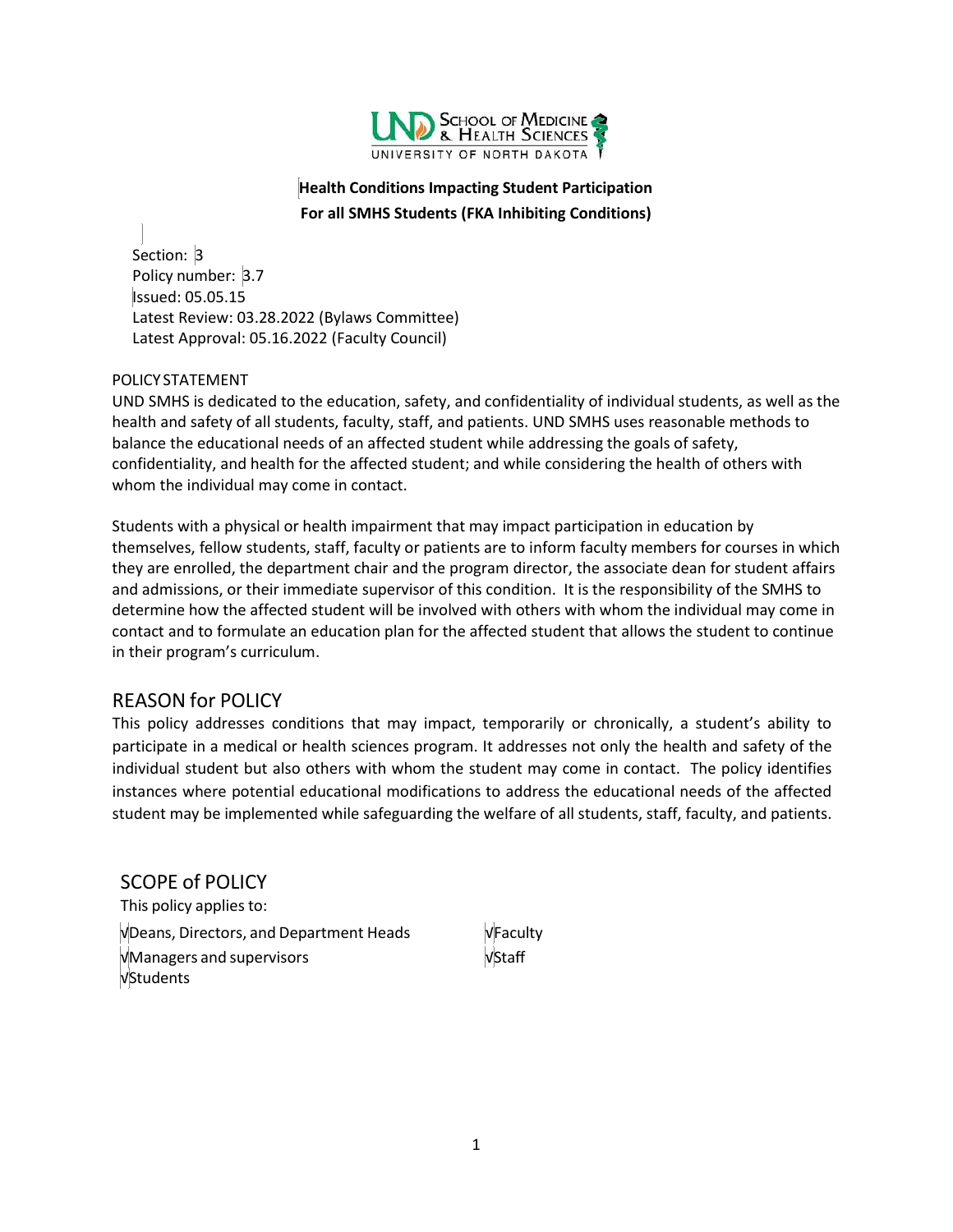# WEB SITE REFERENCES

| <b>CONTENTS</b> |
|-----------------|
|                 |
|                 |
|                 |
|                 |
|                 |
|                 |
|                 |
|                 |
| $3 - 4$         |
|                 |
| 회<br>Forms      |

| <b>DEFINITIONS</b>         |                                                                                                                                                                                                                 |
|----------------------------|-----------------------------------------------------------------------------------------------------------------------------------------------------------------------------------------------------------------|
| <b>SMHS</b>                | <b>School of Medicine and Health Sciences</b>                                                                                                                                                                   |
| and Admissions             | Associate Dean for Student Affairs For medical students, the Associate Dean for Student Affairs and<br>Admissions will provide the role of "Chair and Program Director"<br>for this policy.                     |
| Chair and Program Director | UND SMHS program Chairs for which the affected student is enrolled.<br>Program Director: Educational (graduate or undergraduate) program<br>director for the program in which the affected student is enrolled. |
| Affected Student           | Student who self-identifies as having a physical or health impairment.                                                                                                                                          |
| Immediate supervisor       | The instructor, clinical site supervisor, fieldwork supervisor, and/or<br>preceptor with the direct responsibility for the student.                                                                             |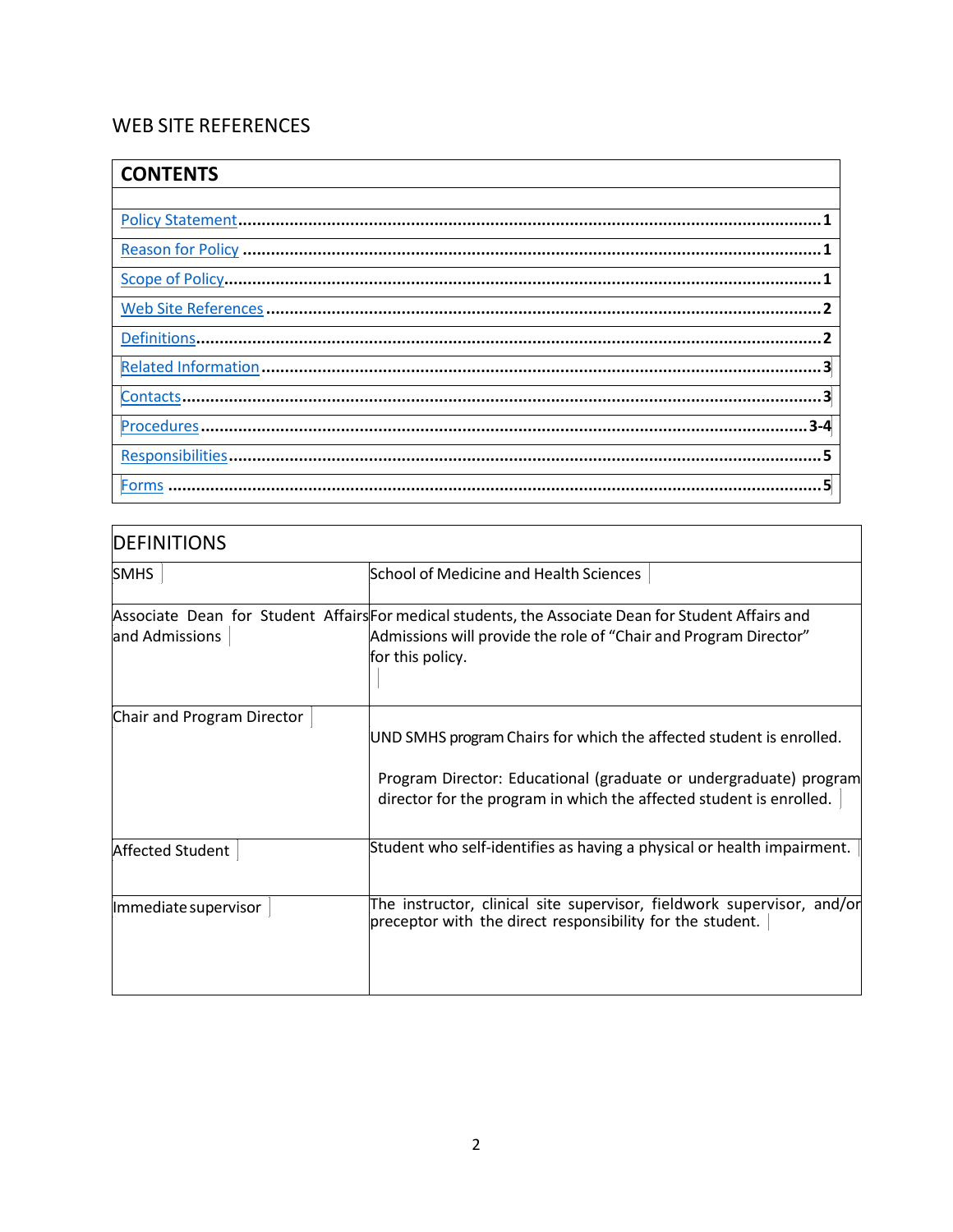| <b>RELATED INFORMATION</b>                  |                                                     |
|---------------------------------------------|-----------------------------------------------------|
| Center for Disease Control and Prevention   | http://www.cdc.gov                                  |
| Occupational Safety & Health Administration | http://www.osha.gov                                 |
| <b>SMHS Policy Page</b>                     | http://www.med.und.edu/internal-                    |
|                                             | resources/policies.cfm                              |
| <b>UND Disability Services</b>              | http://und.edu/disability-services/                 |
| UND Incident Reporting &<br>Investigation   | https://und.edu/public-safety/ files/docs/incident- |
| Instructions                                | reporting-form-persons.pdf                          |
| UND disability services                     | https://und.edu/student-life/disability-services/   |
| Bloodborne Pathogen Policy                  | https://und.policystat.com/policy/7739092/latest/   |
| <b>Sharps Policy</b>                        | https://und.policystat.com/policy/7717587/latest/   |

### CONTACTS

General questions about this policy can be answered by your department's administrative office. Specific questions should be directed to the following:

| Subject                     | Contact                       | Telephone/FAX     | Email contact        |
|-----------------------------|-------------------------------|-------------------|----------------------|
| Policy clarification        | <b>Student Affairs</b>        | 777.4221/777.4942 | saa@und.edu          |
| Policy format               | Dean's Office                 | 777.2514/777.3527 | judy.solberg@und.edu |
| <b>Investigation Report</b> | Office of Safety              | 777.3341/777.4132 | und.safety@und.edu   |
| Sample Transportation       | Health<br>Student<br>Services | 777.3988/777.4835 | und.shslab@und.edu   |
| <b>SMHS Student Injury</b>  | Dean's Office                 | 777.2514/777.3527 | judy.solberg@und.edu |

## **PROCEDURES**

- 1. The student with a health condition impacting participation must seek immediate and appropriate medical care.
- 2. A student with a health condition impacting participation is to inform and work with the department Chair and Program Director or Associate Dean for Student Affairs to develop a plan to balance their health, safety, educational, and confidentiality needs with others in which they may come in contact.
- 3. The Chair and Program Director or Associate Dean for Student Affairs shall be responsible for developing an individualized learning plan to meet the learning objectives of the affected student. The Chair and Program Director or Associate Dean for Student Affairs may, if available, consult a group of experts with regard to the affected student's specific situation. Information may be shared, with the affected student's permission, on a "need to know" basis with special attention to maintaining confidentiality. The Chair and Program Director or Associate Dean for Student Affairs may take into consideration information, if provided by the affected student's primary health care provider and/or a group of experts, with regard to the affected student's specific situation.
- **4.** The Chair and Program Director or Associate Dean for Student Affairs may convene an expert panel with regard to the affected student's specific situation. The expert panel shall consist of qualified individuals guided by information from the affected student's primary healthcare provider, the North Dakota Board of Health and/or the Centers for Disease Control. The plan of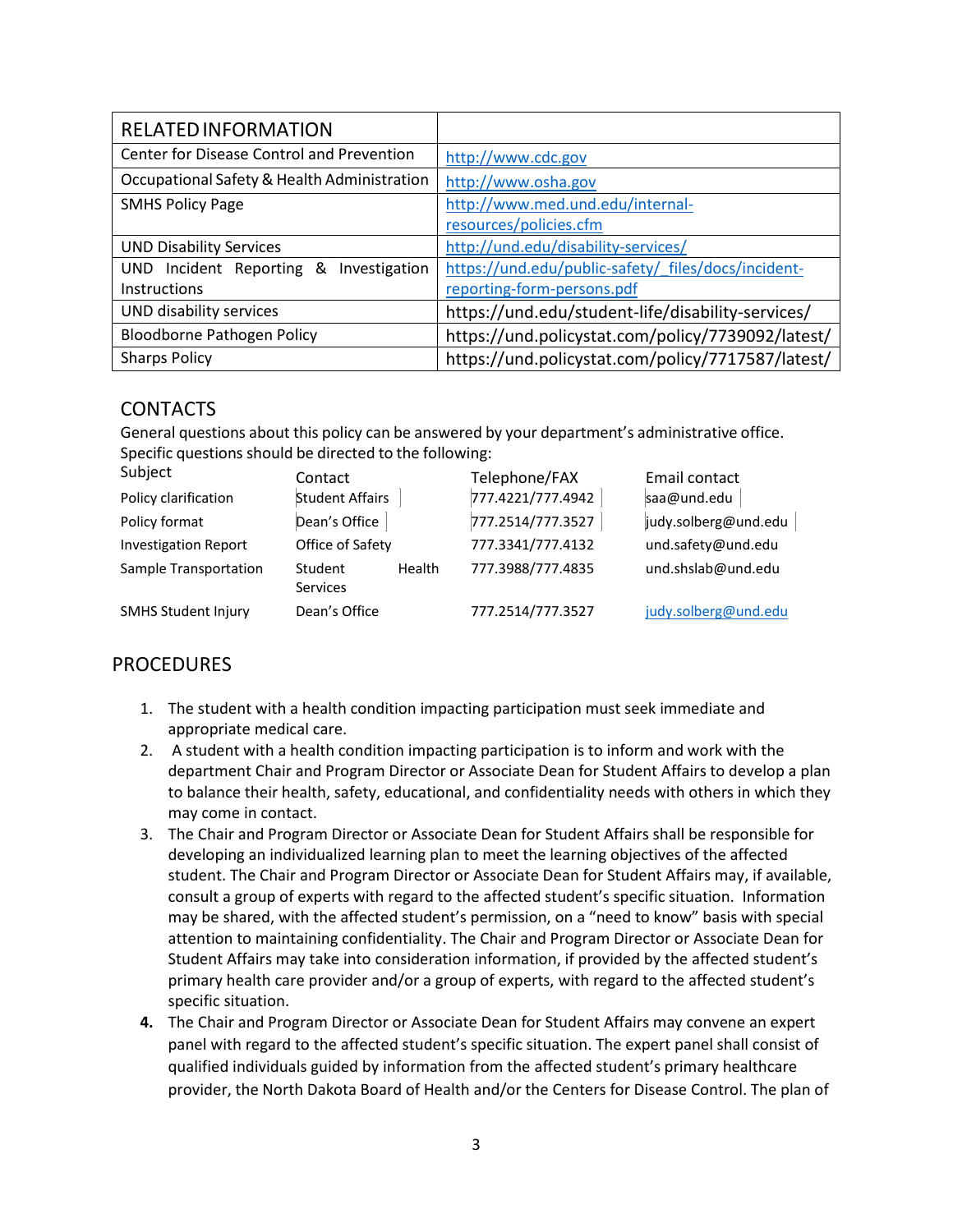action will be developed in private and information will be shared on a need to know basis to maintain the confidentiality of the affected student.

- 5. A student may request an academic adjustment if a temporary health condition limits the affected student's participation in the course/activity. Affected medical students should contact the Associate Dean for Student Affairs. Health science, biomedical science, and undergraduate affected students should contact the faculty member for the course in which they are enrolled and their respective chair and program director. The student will provide documentation from their healthcare provider for the requested academic adjustment. The Associate Dean for Student Affairs (medical students) OR the faculty member (health sciences, biomedical sciences, undergraduates), in consultation with the department chair and program director, will determine what, if any, temporary academic adjustments will be offered.
- **6.** The affected student is encouraged to seek assistance through the UND Disability Services for Students office in order to "identify and coordinate reasonable accommodations" that are available to the student and appropriate for the situation. The Chair and Program Director or the Associate Dean for Student Affairs will attempt to accommodate requests with modifications to the educational experience. However, if unable to do so they will attempt to find alternative educational experiences for the affected student. It may be necessary for the Chair and Program Director or Associate Dean for Student Affairs to issue a leave of absence (either voluntary or involuntary) until the affected student is able to recover/recuperate prior to returning to full, unrestricted duty.
- **7.** It is expected that students, faculty, and staff will follow all Universal Precautions. ‐ All human blood and bodily fluids are to be treated as if they are known to be infectious. Students should follow universal precautions in all appropriate settings and as directed by supervisory staff and faculty.
- 8. It is expected for an affected student with an inhibiting condition to become knowledgeable about their own safety and that of their patients and colleagues as well as the potential transmissibility of the affecting agent.